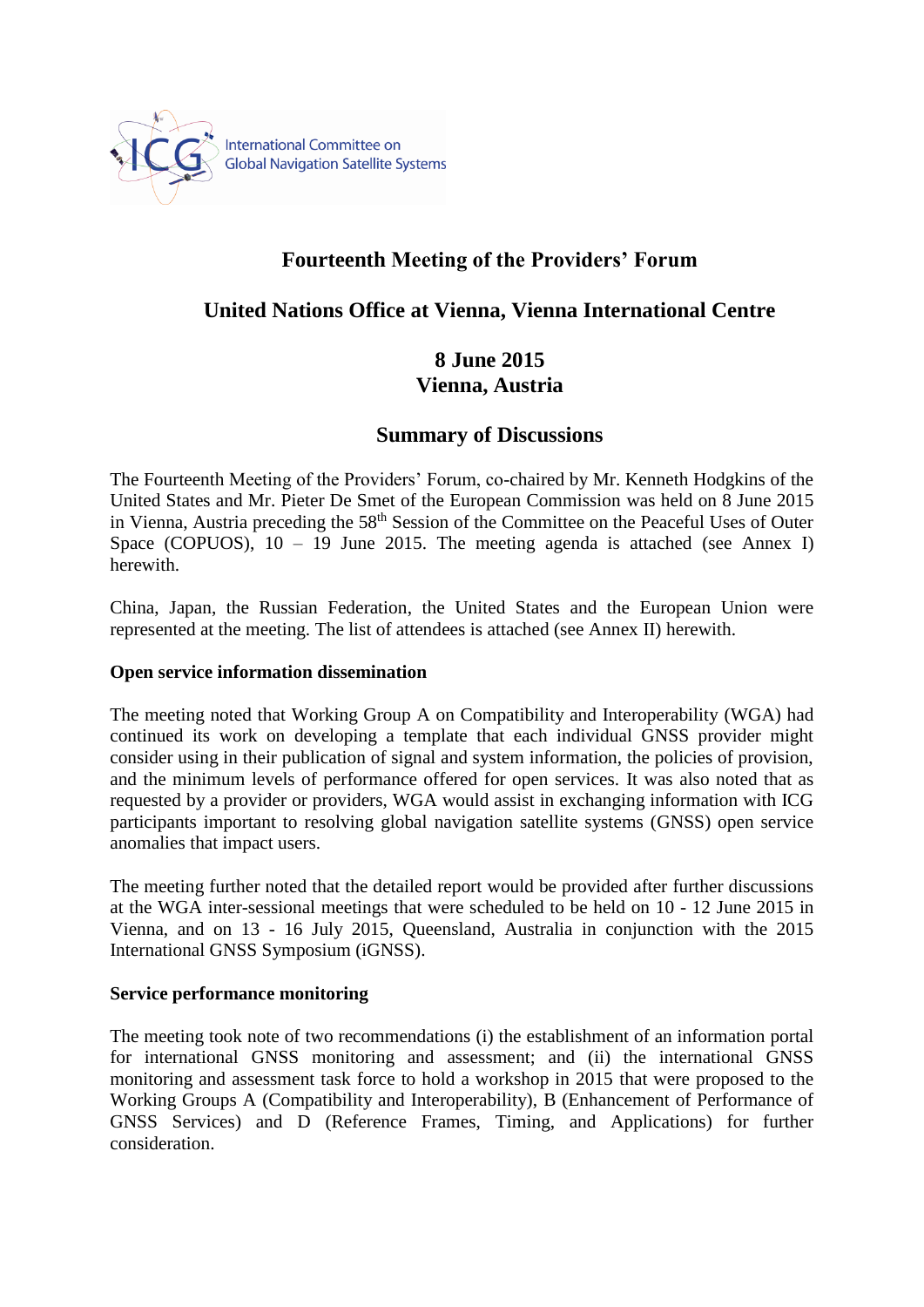The meeting heard a presentation on "iGMAS update and status" by X. Dong, H. Sun and X. Lu of China. The presentation is attached (see Annex III) herewith.

## **Spectrum protection: interference detection and mitigation**

The meeting noted that the 4<sup>th</sup> Workshop on GNSS Spectrum Protection and Interference Detection and Mitigation, scheduled to be held on 10 -11 June 2015 in Vienna, would continue discussions on recommendations/outcomes of the previous workshops related to unintentional interference levels, standards for crowdsourcing interference detection, the issues of GNSS as an international critical infrastructure, and practical aspects of the evaluation of the interference environment in the GNSS frequency bands.

The view was expressed that consideration should be given to evaluating existing and emerging interference detection, localization and characterization capabilities by GNSS providers and user communities in their nations or regions. Consequently, it was noted that the WGA would facilitate providers' discussions on their individual views and actions related to radionavigation satellite service (RNSS) spectrum issues and agenda items under consideration by the International Telecommunication Union (ITU) and its Working Parties.

The meeting noted that "Recent developments in global navigation satellite systems" is an agenda item in the Scientific and Technical Subcommittee of the Committee on the Peaceful Uses of Outer Space (COPUOS). The providers were encouraged to contribute to COPUOS's GNSS agenda item by informing Member states about RNSS spectrum protection and IDM.

The meeting also noted that the International Telecommunication Union (ITU) World Radiocommunication Conference (WRC-15) did not have any significant issues relevant to GNSS providers.

The meeting took note of the recommendation made at the United Nations/Russian Federation Workshop on the applications of GNSS held on  $18 - 22$  May 2015 in Krasnoyarsk concerning matters related to building the capacity of countries to address radio-frequency interference problems. The Workshop participants recommended that this matter should be directed to the National Space Agencies and/or National Spatial Data Infrastructure authorities to take appropriate steps to protect GNSS open signals.

# **ICG Information Centres: Regional Centres for Space Science and Technology Education (affiliated to the United Nations)**

The ICG Executive Secretariat informed participants that the Civil Global Positioning System (GPS) Service Interface Committee (CGSIC) made arrangements with Trimble Navigation Ltd. To provide educational materials related to GNSS to the ICG information centres. It was noted that these materials would be used within the Centres for the nine-month postgraduate courses on GNSS.

The meeting noted that the experts of the Reshetnev Information Satellite Systems Joint Stock Company will be giving lectures on GLObal NAvigation Satellite System (GLONASS) and future perspectives of GLONASS/GNSS at the African Regional Centre for Space Science and Technology Education - in French Language (CRASTE-LF) in Morocco.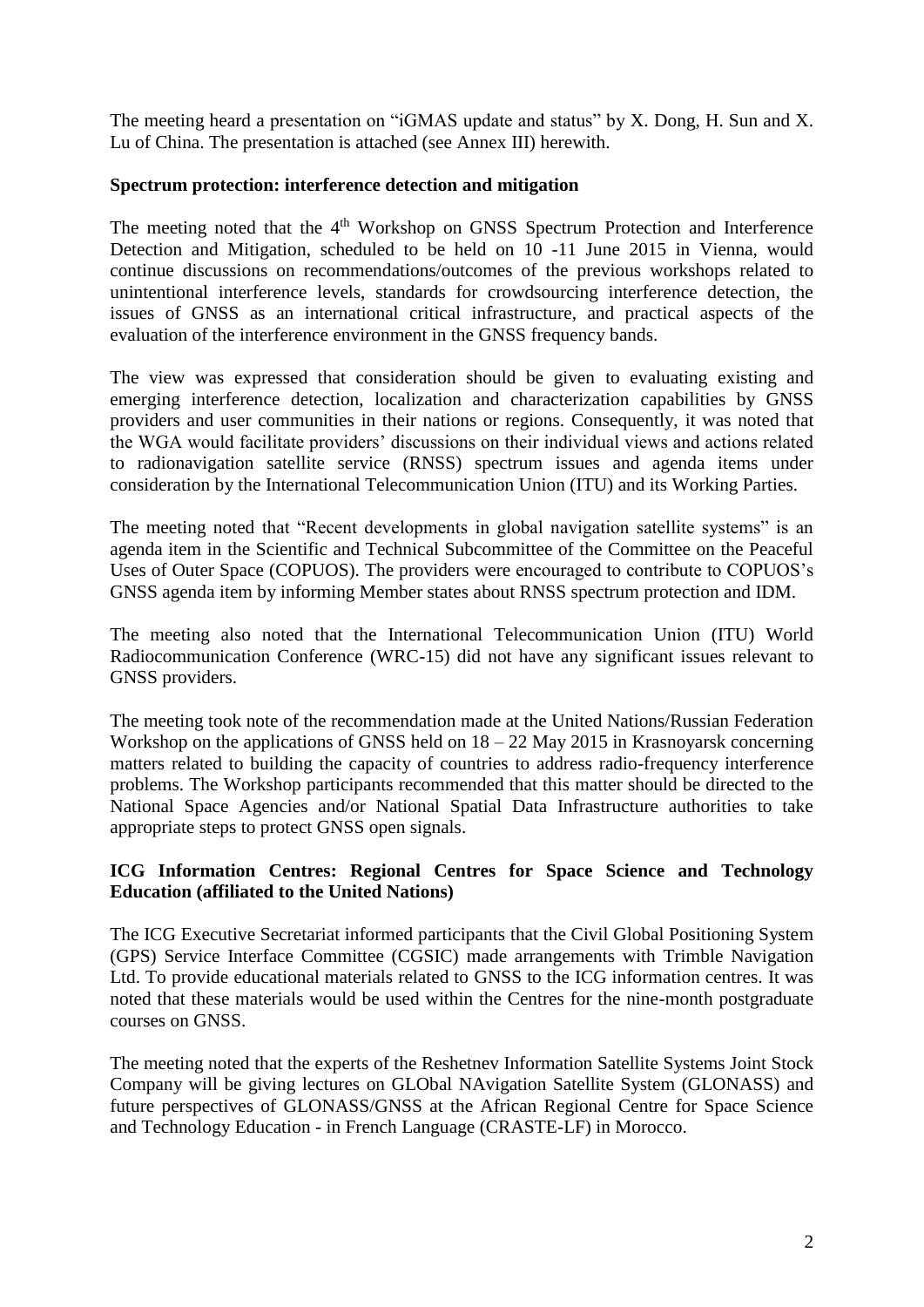The meeting noted that the regional workshop on GNSS was scheduled to take place in Nepal in 2016. The meeting also noted the expression of interest request to host the regional workshop on GNSS in China in 2017.

## **ICG Information Portal: Updating website content**

The meeting noted that the new ICG website had been designed to better serve the members of the ICG and to raise awareness of the work of the ICG. The updated website is based on the new website of the United Nations Office for Outer Space Affairs (OOSA) at: [www.unoosa.org](http://www.unoosa.org/)

It was also noted that the ICG website included an interactive timeline of ICG's important events, and the list of ICG activities was included in the calendar of the events of OOSA [\(http://www.unoosa.org/oosa/en/events/calendar-view.html\)](http://www.unoosa.org/oosa/en/events/calendar-view.html). The providers therefore were invited to provide additional information/photos to be included in the new ICG information portal.

## **Report on a multi-GNSS demonstration project in the Asia/Oceania region**

The meeting noted that regional workshops on GNSS continued to be organized in the framework of the workplan of the Asia Oceania Multi-GNSS Demonstration Campaign.

# **Draft provisional agenda for the 15th Meeting of the Providers' Forum, 1 – 6 November 2015, Boulder, Colorad0, United States**

The meeting agreed that the  $15<sup>th</sup>$  Meeting of the Providers' Forum will be held in conjunction with the 10<sup>th</sup> Meeting of the ICG in Boulder, Colorado, United States.

# **ICG Working Groups Reports**

It was recommended that the ICG Working Group Co-chairs be invited to report on their workplans and on the status of the implementation of recommendations from previous ICG meetings.

Some delegations expressed the view that the Working Groups needed to have a tangible objective, including a time frame or action plan for implementation of their recommendations.

### **Other matters**

### Debris mitigation in medium-Earth orbit

The meeting agreed that the topic would be further considered under the agenda item "Other matters" at the next Providers' Forum meeting. It was also noted that further information would be provided by the United States via e-mail prior to the next meeting of the Providers' Forum.

### • GNSS market access

The meeting agreed that the topic would be further considered under the agenda item "Other matters" at the next Providers' Forum meeting.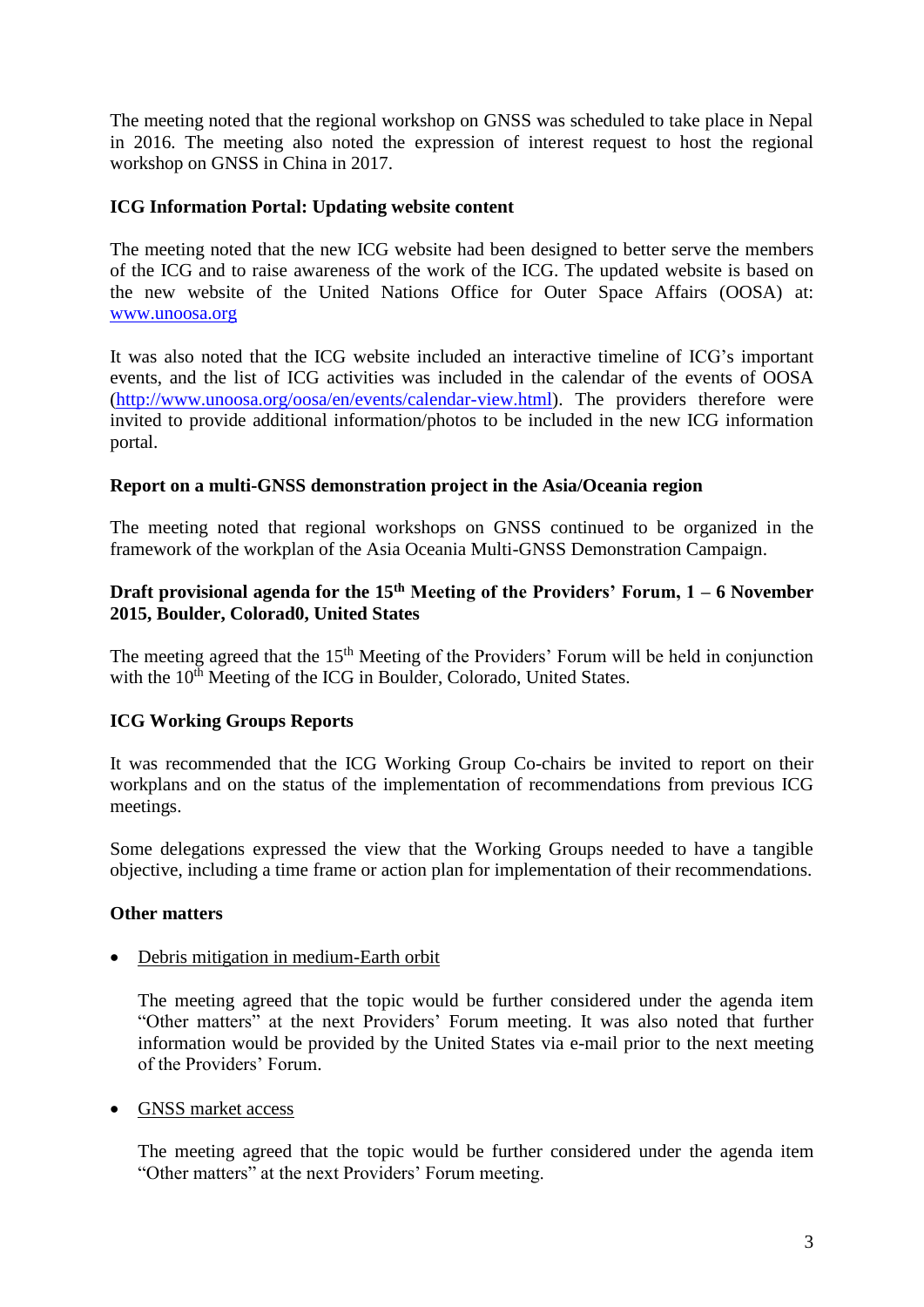Comments on the Agenda of the Tenth Meeting of the ICG, Boulder, Colorado, United States, 2 – 6 November 2015

The meeting noted that the US positioning, navigation and timing (PNT) Advisory Board would be held in Boulder, Colorado, on 30 - 31 October 2015. This meeting was generally open to the public, therefore, the ICG meeting participants were welcome to participate in and make presentations at that meeting. It was noted that Mr. James Miller of the National Aeronautics and Space Administration (NASA) should be contacted if interested in participating in and presenting at the meeting. Detailed information about the PNT Advisory Board can also be found at: <http://www.gps.gov/governance/advisory/>

With regard to the question of whether specific topics were identified for the Applications and Experts Session to be held on 3 November 2015, it was noted that the presentation topics would be defined and communicated by e-mail later on.

With regard to the schedule of work of the Working Groups on 3 and 4 November 2015, the meeting agreed that this tentative schedule would be confirmed after the agendas of the Working Groups were finalized.

Request for Observer status of Space Generation Advisory Council (SGAC)

The Providers' Forum took note of the request of the Space Generation Advisory Council (SGAC) for observer status with ICG. The Provider's Forum also noted the Youth for GNSS project (YGNSS) of SGAC.

The Providers' Forum was unable to reach consensus on this request and recommended that the ICG invite SGAC to participate, in an expert capacity, in the work of Working Group C on information dissemination and capacity building.

• United Nations International Meeting on GNSS, 14 – 18 December 2015, Vienna

The meeting took note of the United Nations International Meeting on GNSS scheduled to take place in Vienna, 14 – 18 December 2015, and agreed to organize a special session on GNSS spectrum protection. The aspects of RNSS spectrum protection to be addressed include regulatory, technical, operational, and policy. The session would be organized in cooperation with and support of the WGA's IDM Task Force.

### Glossary of terms and document consolidating decisions and conclusions

The meeting noted that the glossary of terms would be updated as necessary.

The meeting also noted that the document entitled "Extracts from reports of ICG and its Providers' Forum" would be posted on the ICG information portal, and the document would be updated to reflect the proceedings of the ICG and Providers' Forum meetings.

Space Weather